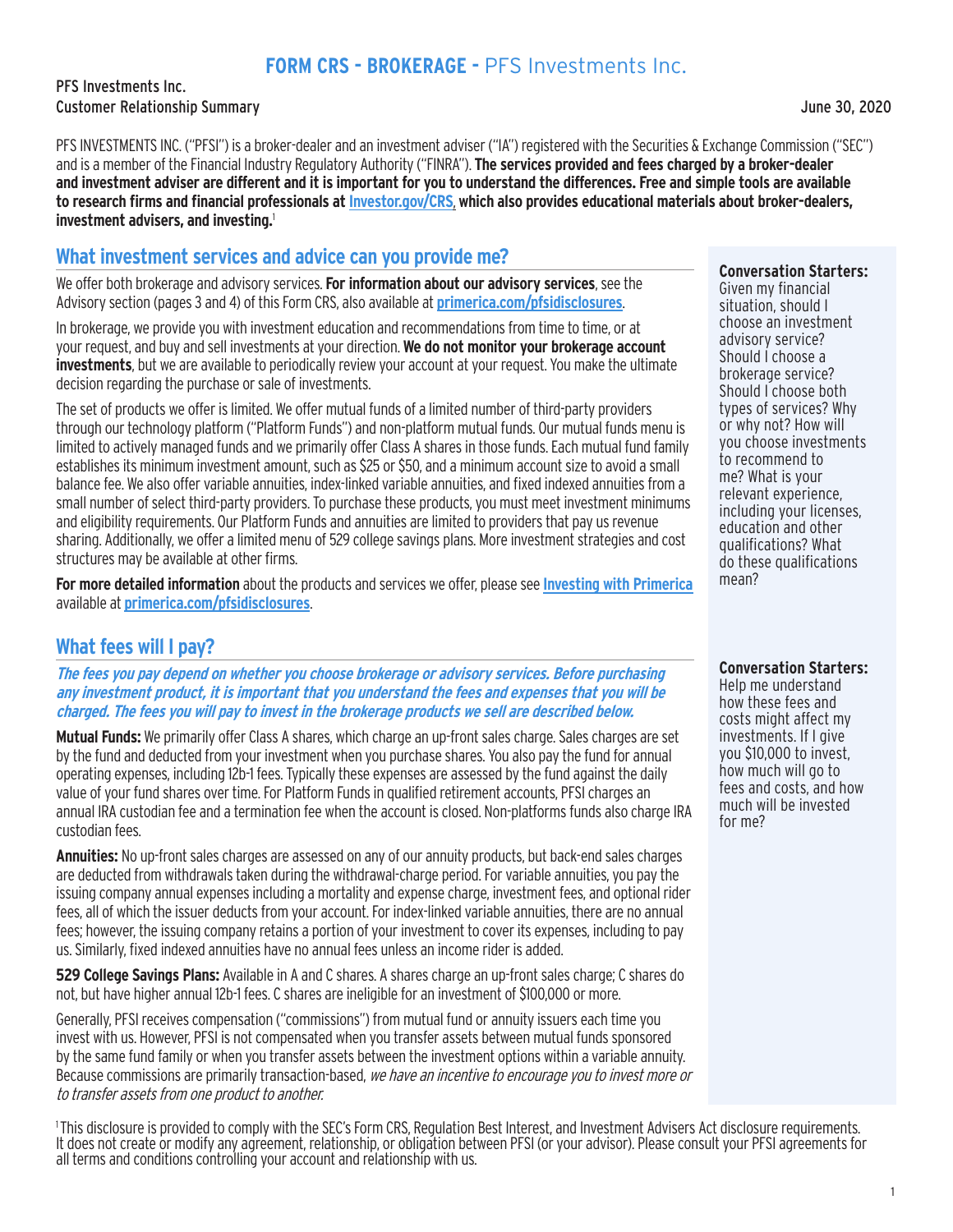## **FORM CRS - BROKERAGE -** PFS Investments Inc.

PFS Investments Inc. Customer Relationship Summary June 30, 2020

**You will pay fees and costs whether you make or lose money on your investments. Fees and costs will reduce any amount of money you make on your investments over time. Please make sure you understand what fees and costs you are paying.**

**For more detailed information about brokerage fees and costs**, see **InvestingwithPrimerica** and the **prospectus** for the products you are considering, available at **portfolio.primerica.com**.

### **What are your legal obligations to me when providing recommendations? How else does your firm make money and what conflicts of interest do you have?**

**When we provide you with a recommendation, we have to act in your best interest and not put our interest ahead of yours.** At the same time, the way we make money creates some conflicts with your interests. You should understand and ask us about these conflicts because they can affect the recommendations we provide you. **Here are some examples to help you understand what this means.**

- **• Revenue Sharing:** We receive revenue sharing and administrative support payments from our Platform Funds and annuity providers when we sell their products. We have an incentive to recommend products that pay us these fees over products that do not, or pay us less.
- **• Third-Party Payments:** We have an incentive to recommend Platform Funds over non-platform funds because we are paid for providing shareholder services to Platform Funds.
- **• Differential Compensation:** We are compensated differently when we sell you different investment products such as a mutual fund or variable annuity. We have an incentive to recommend or sell investment products that pay us more than others. Ask your representative about the costs of different products.

**For more detailed information** about our conflicts of interest, see **InvestingwithPrimerica** available at **primerica.com/pfsidisclosures**.

## **How do your financial professionals make money?**

Your brokerage representative receives compensation when you purchase an investment product from us. The amount she receives depends upon the product you purchase and the amount you invest. She also receives annual compensation for as long as you hold the investment. *The commission at the time of the sale creates an* incentive to recommend that you buy a product from us, and later recommend that you redeem that product to invest in another product, resulting in another commission. Also, our representatives participate in award, bonus, and incentive programs where permitted, including top producer programs, in which they work to receive cash bonuses, trips or other non-cash compensation based on their total securities sales. These programs create conflicts of interest for our representatives to recommend products to you.

## **Do you or your financial professionals have legal or disciplinary history?**

**Yes.** Certain of our representatives and PFSI have a legal or disciplinary history. For a free and simple search tool to research our firm and our financial professionals, visit **Investor.gov/CRS**.

## **Additional Information**

**For more information about our brokerage services** see **InvestingwithPrimerica**, which is available from your representative and at **primerica.com/pfsidisclosures**. If you would like additional up-to-date information or a copy of this relationship summary, please call (800) 544-5445.

**Conversation Starters:**

How might your conflicts of interest affect me, and how will you address them?

#### **Conversation Starters:**

As a financial professional, do you have any disciplinary history? For what type of conduct?

#### **Conversation Starters:**

Who is my primary contact person? Is he or she a representative of an investment adviser or a broker-dealer? Who can I talk to if I have concerns about how this person is treating me?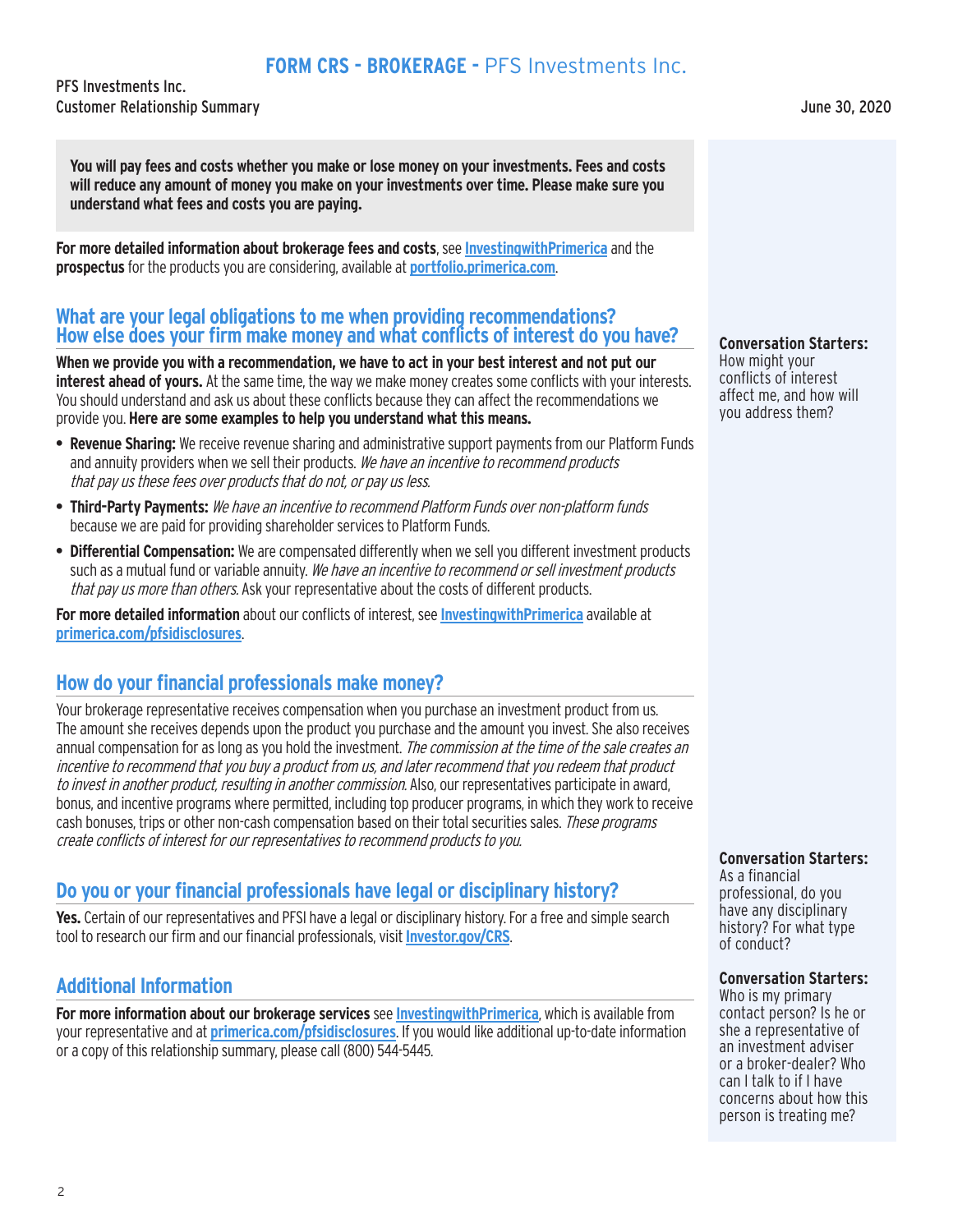# **FORM CRS - ADVISORY -** Primerica Advisors

PFS Investments Inc. Customer Relationship Summary June 30, 2020

PFS INVESTMENTS INC. ("PFSI") is a broker-dealer and an investment adviser ("IA") registered with the Securities & Exchange Commission ("SEC"). **The services provided and fees charged by a broker-dealer and investment adviser are different and it is important for you to**  understand the differences. Free and simple tools to help you research firms and financial professionals are available at Investor.gov/ **CRS**, **as are educational materials about broker-dealers, investment advisers, and investing.**<sup>1</sup>

### **What investment services and advice can you provide me?**

We offer both brokerage and advisory services. **For information about our brokerage services,** see the Brokerage section (pages 1 and 2) of this Form CRS, also available at **primerica.com/pfsidisclosures**.

Our advisory services are limited to a managed account wrap fee program offered under the name **Primerica Advisors**. The program provides access to actively managed investment strategies created and maintained by various asset managers. Primerica Advisors evaluates and selects the asset managers for inclusion in the program. PFSI also conducts quarterly reviews of each asset manager to monitor their performance, adherence to investment philosophy and to determine whether we will continue to recommend the asset managers to you. Your advisor will provide you with general investment education, help you define your investment objectives and provide you with advice about which managers and investment strategies to select. Each asset manager continuously monitors its strategies and determines when to make changes to the strategy. **We regularly monitor your account so that it remains aligned with the strategies you have selected.**

So that we can implement the investment strategies you select and administer your account, you will give discretion to Primerica Advisors to buy and sell securities in your account. Except in limited circumstances described in our Form ADV, we will not reallocate your account from one strategy to another unless you direct us in writing to do so. We will communicate with you quarterly to remind you to contact your advisor if your financial situation or investment objectives have changed. Additionally, we will make available to you a quarterly performance report, as well as a separate annual notification showing your investment profile, model selections and account preferences, and encourage you to contact your advisor if any of your information needs to be updated.

Advisory accounts require a minimum investment of \$25,000. Your advisory assets will be held by, and you will receive statements from, a third-party, unaffiliated broker-dealer. Advisory services are available only from Primerica Advisors representatives that are licensed to offer managed account programs. Information regarding specific asset managers and investment strategies is available from your advisor.

**For more detailed information** about the products and services we offer, see **InvestingwithPrimerica**, and Form ADV brochure at **primerica.com/pfsidisclosures**.

## **What fees will I pay?**

**The fees you pay depend on whether you choose brokerage or advisory services. Before purchasing any investment product, it is important that you understand the fees and expenses that you will be charged.**

For advisory services, you will pay Primerica Advisors an ongoing, asset-based program fee. This program fee is calculated as a percentage of the assets invested in your account according to the fee schedule in your advisory agreement. This means that the more assets you invest in your account, the more you will pay in fees, and therefore we have an incentive to encourage you to increase your advisory account assets.

The fee is assessed monthly in arrears and is automatically deducted from your account. The program fee is a "wrap fee" meaning it covers the costs of the bundled services and advice, including brokerage transactions and custody. Because the wrap fee covers fees for brokerage transactions and custody, it is typically higher than an advisory fee that covers only advisory services. If you invest in a strategy that includes mutual funds or exchange traded funds, your total cost to invest also will include the annual expenses charged by the funds. Your wrap fee will vary depending on the models you select.

**Conversation Starters:**

Given my financial situation, should I choose an investment advisory service? Should I choose a brokerage service? Should I choose both types of services? Why or why not? How will you choose investments to recommend to me? What is your relevant experience, including your licenses, education and other qualifications? What do these qualifications mean?

**Conversation Starters:** 

Help me understand how these fees and costs might affect my investments. If I give you \$10,000 to invest, how much will go to fees and costs, and how much will be invested for me?

<sup>1</sup>This disclosure is provided to comply with the SEC's Form CRS, Regulation Best Interest, and Investment Advisers Act disclosure requirements. It does not create or modify any agreement, relationship, or obligation between PFSI (or your advisor). Please consult your PFSI agreements for all terms and conditions controlling your account and relationship with us.